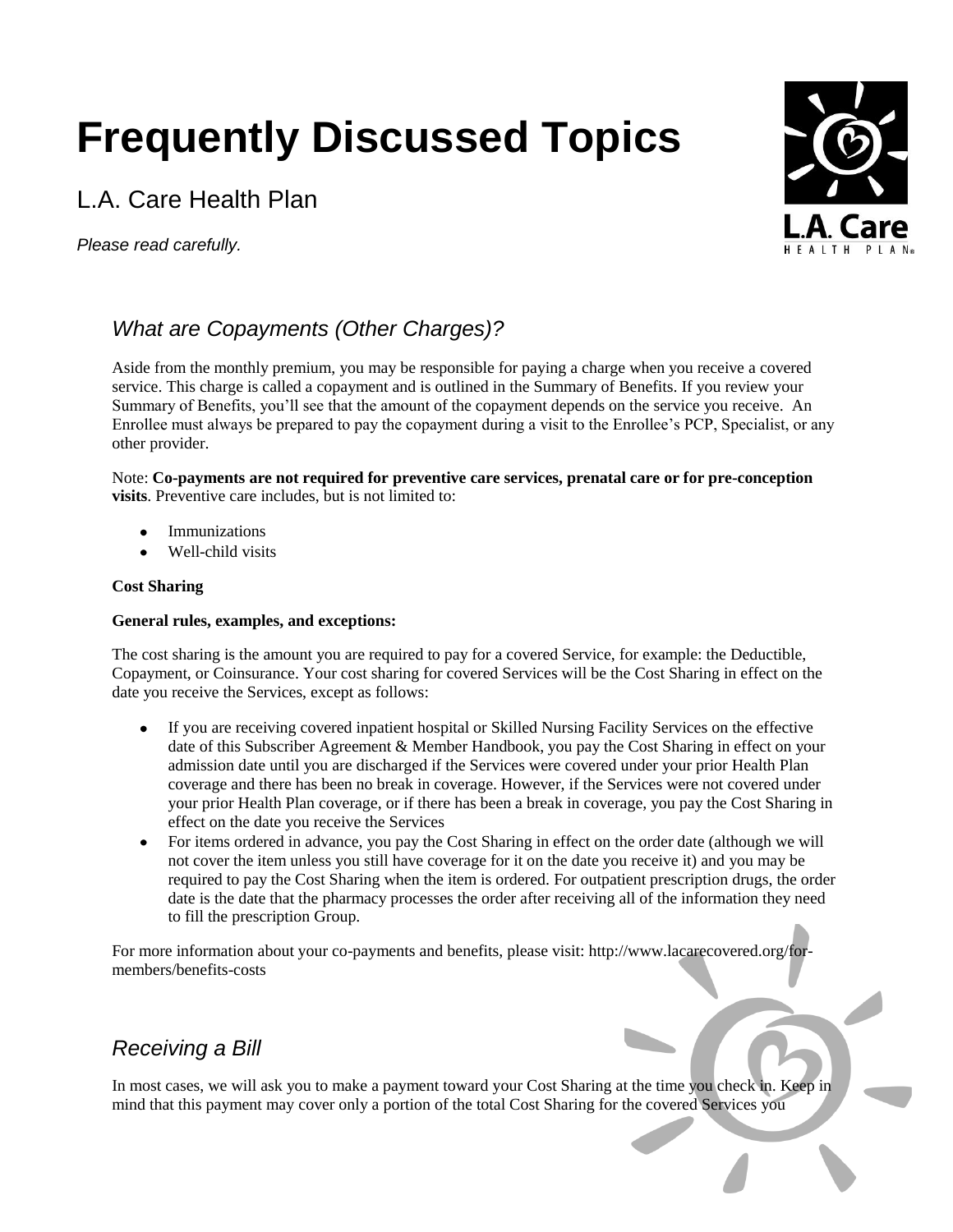receive. The provider of service will bill you for any additional Cost Sharing amounts that are due. The following are examples of when you may get a bill:

- You receive Services during your visit that were not scheduled when you made your payment at check-in. For example, if you are scheduled to receive treatment for an existing condition, at check-in we will ask you to pay the Cost Sharing that applies to these Services. If during your visit your provider finds another problem with your health, your provider may perform or order additional unscheduled Services, such as lab test or other diagnostic tests. You may have to pay separate Cost Sharing amounts for each of these additional unscheduled Services, in addition to the Cost Sharing amount you paid at check-in for the treatment of your existing condition
- You receive Services from a second provider during your visit that were not scheduled when you made your payment at check-in. For example, if you are scheduled to receive a diagnostic exam, at check-in we will ask you to pay the Cost Sharing that applies to these Services. If during your diagnostic exam your provider confirms a problem with your health, your provider may request the assistance of another provider to perform additional unscheduled Services (such as an outpatient procedure). You may have to pay separate Cost Sharing amounts for the unscheduled Services of the second provider, in addition to the Cost Sharing amount you paid at check-in for your diagnostic exam.
- You go in for Preventive Care Services and receive non-preventive Services during your visit that were not scheduled when you made your payment at check-in. For example, if you go in for a routine physical maintenance exam, at check-in we will ask you to pay the Cost Sharing that applies to these Services (the Cost Sharing may be "no charge"). If during your routine physical maintenance exam your provider finds a problem with your health, your provider may order non-preventive Services to diagnose your problem (such as laboratory tests). You may have to pay separate Cost Sharing amounts for the non-preventive Services performed to diagnose your problem, in addition to the Cost Sharing amount you paid at check-in for your routine physical maintenance exam.

If the bill is for covered or authorized services, you may receive a reimbursement from L.A. Care. Please contact L.A. Care's Member Services Department at 1-888-839-9909 (1-866-522-2731 TTY/TDD) for help.

## *The Annual Deductible*

The annual deductible is the amount that you must pay during the calendar year for certain covered services before L.A. Care will cover those services at the applicable copayment or coinsurance in that calendar year. The deductible is based on L.A. Care's contracted rates with its participating providers and applies to certain service categories as defined in the Summary of Benefits.

A Member who has Enrolled Dependent(s) must satisfy the lower individual deductible amount, but the deductibles paid by each of the Enrolled Dependent(s) are added together to satisfy the family deductible for all Members in the family. For example, if the Deductible for one individual is \$2,000 and the Deductible for a Family of two or more is \$4,000, and if you had spent \$2,000 for services subject to the Deductible, then you will not have to pay any Cost Sharing during the rest of the calendar year. However, your Enrolled Dependents will have to continue paying the Cost Sharing during the calendar year until your family reaches the \$4,000 Family Deductible.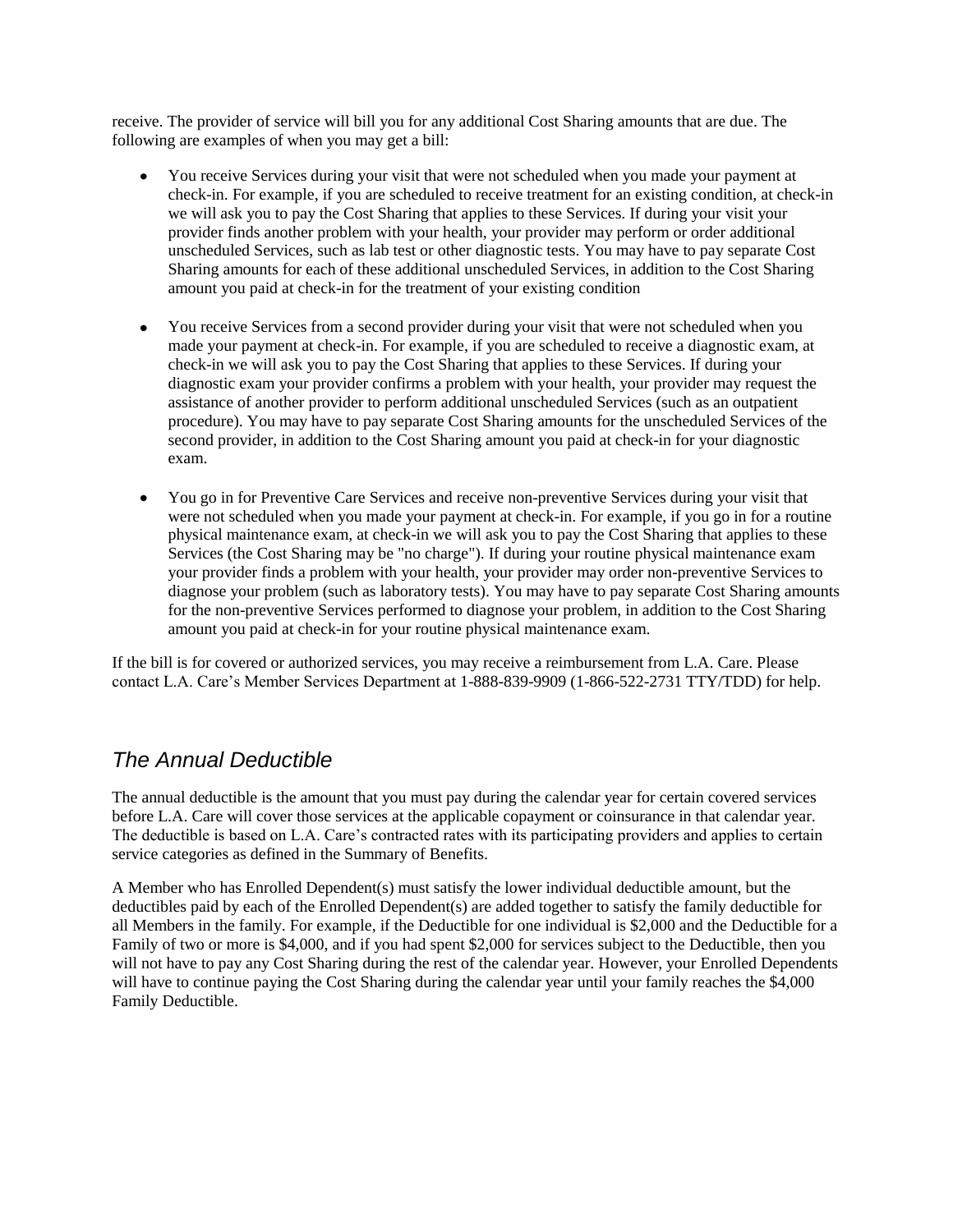## *Annual Out-of-Pocket Maximum*

The annual out of-pocket maximum (also called the "out-of-pocket limit") is the highest amount you or your family (if you have Enrolled Dependent(s) receiving health coverage) are/is required to pay during one benefit year. The benefit year for L.A. Care Covered™ Members starts January 1st and ends December 31st. Please refer to the Summary of Benefits for your "Out-of-Pocket limit on expenses."

## *Payments that count toward the maximum*

Any cost sharing payments you make for in-network services accumulate toward the maximum out-of pocket expense. Any amounts you pay for covered services that are subject to the Deductible, also apply towards the annual out-of-pocket maximum.

## *Keeping track of the maximum*

**Step 1**: We will keep track of your out-of-pocket payments, as reported to us by your providers of health care. However, because there are delays in reporting visits and payments, please request and save all receipts for payments you make to your health care providers for covered services.

**Step 2**: If you believe you have already met your annual out-of-pocket maximum for the current calendar year, please make a copy of your receipts, save the copy for your records, and send the originals to:

> L.A. Care Health Plan Attn: Manager, Exchange Products RE: OOP Maximum 1055 W. 7th Street, 10th Floor Los Angeles, CA 90017

## *Member Maximum Lifetime Benefits*

There is no maximum limit on the aggregate payments by the Plan for covered services provided under this Benefit Plan.

## *If You Receive a Bill for a Covered Service*

If you receive a bill that is for covered or authorized services, you may receive a reimbursement from L.A. Care. Please contact L.A. Care's Member Services Department at 1-855-270-2327 (1-866-576-1620 TTY/TDD) for help.

## *If you Travel Outside of Los Angeles County*

As a member of L.A. Care Covered, your service area is Los Angeles County (excluding Catalina Island). All locations outside of Los Angeles County are out of your service area.

Routine care is not covered out of service area. Emergency and urgent care services are covered outside of Los Angeles County.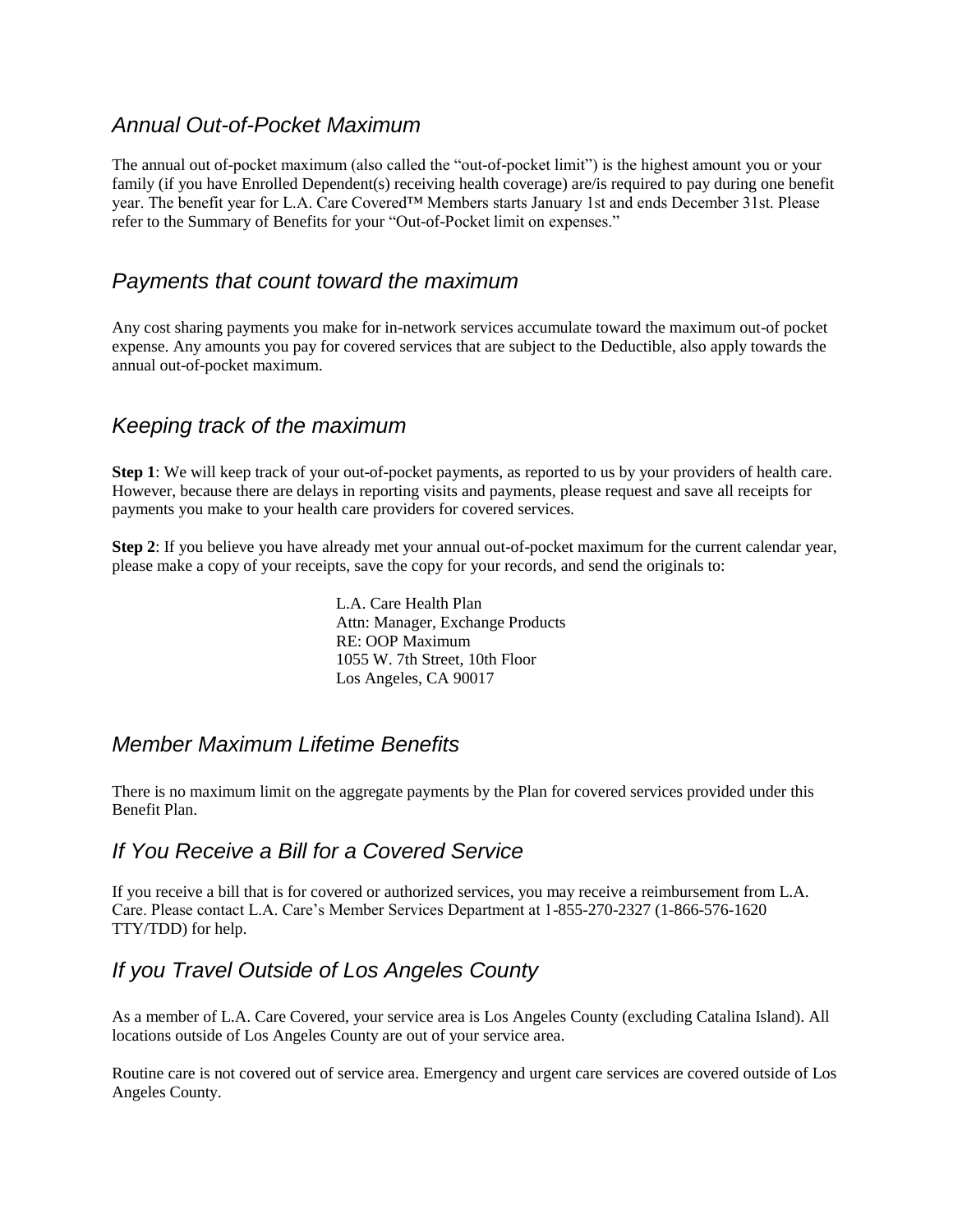## *Outside of Los Angeles County?*

If you have an emergency when you are not in Los Angeles County, you can get emergency services at the nearest emergency facility (doctor's office, clinic, or hospital). Emergency services do not require a referral or an okay from your PCP.

If you are admitted to a hospital not in L.A. Care's network or to a hospital your PCP or other doctor does not work at, L.A. Care has the right to move you to a network hospital as soon as medically safe.

Your PCP must provide follow-up care when you leave the hospital.

## *How to Get Information about Doctors and Specialists Who Work with L.A. Care*

We are proud of our doctors and their professional training. If you have questions about the professional qualifications of network doctors and specialists, call L.A. Care at 1-855-270-2327. L.A. Care can tell you about the medical school they attended, their residency, or board certification.

# *Primary Care Physician (PCP)*

Please read the following information so you will know from whom or what group of providers, health care may be obtained.

All L.A. Care Members must have a Primary Care Physician (PCP). The name and phone number of your PCP is found on your L.A. Care ID card. Except for emergency services, your PCP will arrange all your health care needs, refer you to specialists, and make hospital arrangements.

Each PCP works with a Participating Provider Group (PPG), which is another name for medical group. Each PPG works with certain specialists, hospitals, and other health care providers. The PCP you choose determines which health care providers are available to you.

## **Scheduling Appointments**

**Step 1**: Call your PCP **Step 2**: Explain why you called **Step 3**: Ask for an appointment

Your PCP's office will tell you when to come in and how much time you will need with your PCP.

Clinic and doctor appointments are generally available Monday through Friday between 8:00 a.m. and 4:30 p.m. Evening and Saturday clinic/doctor office appointments may be available at some L.A. Care Health Plan sites. Please call your PCP office to confirm his/her hours or you may check our online provider directory at www.lacarecovered.org.

If you need medical advice during clinic/doctor office hours, you may call your PCP and speak to her/him or call L.A. Care's Nurse Advice line at 1-800-249-3619. If you cannot come in for your appointment, you should call as far ahead as possible to let the clinic or doctor's office know. You can schedule another appointment at that time. Waiting time for an appointment may be extended if the provider determines that a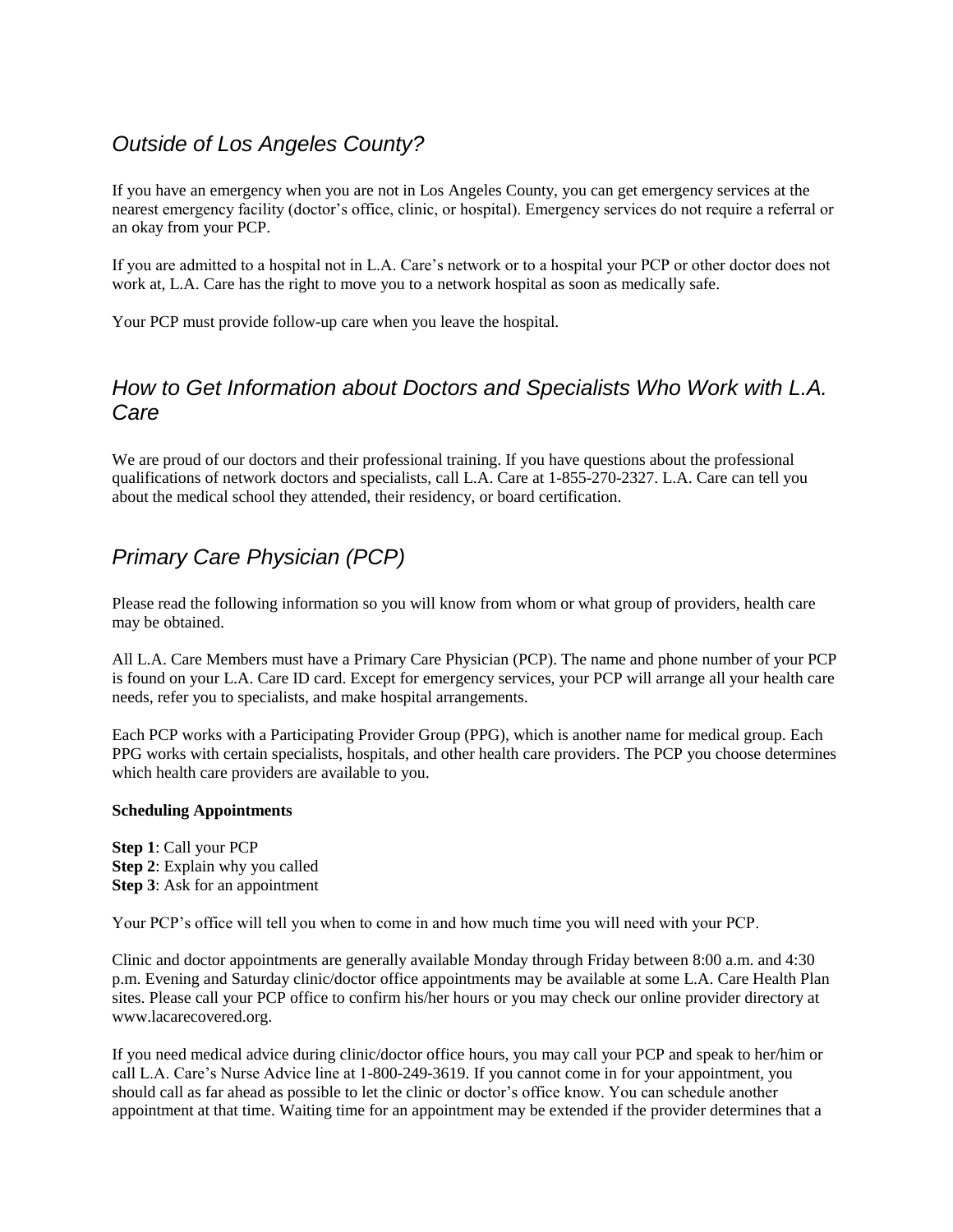longer waiting time will not have a detrimental impact on your health. The rescheduling time of appointments shall be appropriate for your health care needs and shall ensure continuity of care.

L.A. Care will provide or arrange for 24 hours a day, 7 days a week, triage or screening services by telephone. Telephone triage or screening services waiting time will not exceed 30 minutes.

L.A. Care will ensure that all health providers have an answering service or answering machine during nonbusiness hours that provide urgent or emergency care instructions to contact the on-call health provider.

#### **How to change your PCP**

Each member of your household that is enrolled with L.A. Care Covered™ may select a different PCP. If you and your Enrolled Dependent(s) did not select a PCP at the time of enrollment, L.A. Care assigned a PCP to each of you based on the following criteria:

- The language you speak;
- The distance to a PCP office near your house. We try to assign you a PCP within 10 miles; and
- The PCP's specialty most appropriate for the Member's age.

If you would like to change your or your Enrolled Dependent's PCP, please call L.A. Care's Member Services Department at 1-855-270-2327. You may also make this change by visiting our Website at www.lacarecovered.org.

Click on the following:

- I Am A Member
- Follow the instructions to change your doctor.
- The request must be received by the 20th day of the month to be effective the first day of the next month. If the request is received after the 20th day of the month, it will be effective one month later.
- If your new PCP works with a different PPG, this may also change the hospitals, specialists, and other health care providers from whom you may receive health care.

## *Specialty Care, Behavioral Health Services and Hospital Services*

#### **Referrals to Specialty Physicians**

Specialists are doctors with training, knowledge, and practice in one area of medicine. For example, a cardiologist is a heart specialist and who has years of special training to deal with heart problems.

Your PCP will ask for prior authorization if he or she thinks you should see a specialist.

#### **Referral to Non-physician Providers**

You may get services from non-physician providers who work in your PCP's office. Non-physician providers may include, but are not limited to, clinical social workers, family therapists, nurse practitioners, and physician assistants.

#### **Standing Referrals**

You may have a chronic, life-threatening or disabling condition or disease such as HIV/AIDS. If so, you may need to see a specialist or qualified health care professional for a long length of time. Your PCP may suggest, or you may ask for, what is called a standing referral.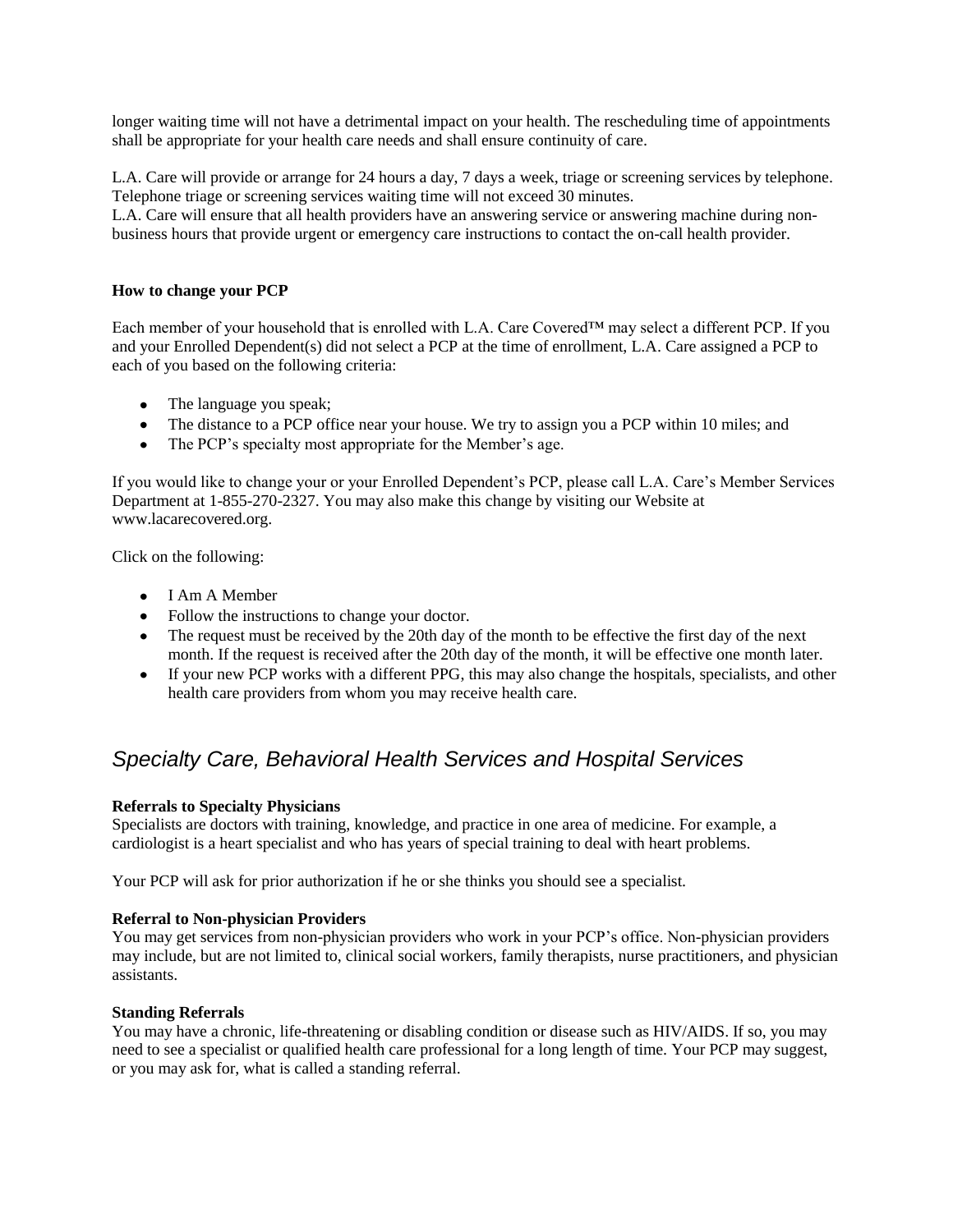A standing referral to a specialist or qualified health care professional needs prior authorization. With a standing referral, you will not need authorization to visit the specialist or qualified health care professional. You may ask for a standing referral to a specialist that works with your PCP or with a contracted specialty care center.

The specialist or qualified health care professional will develop a treatment plan for you. The treatment plan will show how often you need to be seen. Once the treatment plan is approved, the specialist or qualified health care professional will be authorized to provide health services. The specialist will provide health services in his or her area of expertise and training and based on the treatment plan.

#### **Behavioral Health Care**

Mental health services may include treatment for anxiety, behavior health problems or depression. Your PCP will provide you with some outpatient mental health services, within the scope of their training and practice. Specialized mental health services may be needed for services beyond your PCP doctor's training and practice and may require a referral to a provider that specializes in behavioral health treatment.

#### **Hospital Services**

Hospital services customarily furnished by a hospital will be covered when medically necessary and authorized. For a list of these hospital services, please refer to [Your Benefits](http://www.lacarecovered.org/for-members/benefits-costs) for Inpatient Hospital Services and Outpatient Hospital Services.

## *How to obtain care when the office is closed, like weekends, holidays, and evenings?*

If you need care when your PCP's office is closed (such as after normal business hours, on the weekends or holidays), call your PCP's office. Ask to speak to your PCP or to the doctor on call. A doctor will call you back.

You can also call the nurse advice line number that is on your ID card.  $\neg$ This number is available to you 24 hours a day, seven (7) days a week, to help answer your health care questions and have your health concerns and symptoms reviewed by a registered nurse.  $\neg$  This service is free of charge and available to you in your language. The PCP or L.A. Care Health Plan nurse will answer your questions and help you decide if you need to come into the clinic/doctor's office.

For urgent care (this is when a condition, illness or injury is not-life threatening, but needs medical care right away), call or go to your nearest urgent care center. Many of L.A. Care's doctors have urgent care hours in the evening, on weekends or during holidays.

## *Emergency and Urgent Care Services*

## **Urgent Care Services**

There is a difference between needing care urgently and an emergency. Urgent care is when a condition, illness or injury is not life-threatening, but needs medical care right away. Many of L.A. Care's doctors have urgent care hours in the evening and on weekends.

#### **How to get urgent care**

1. Call your PCP doctor. You may speak to an operator who answers calls for your PCP doctor's office when closed (like after normal business hours, on the weekends or holidays).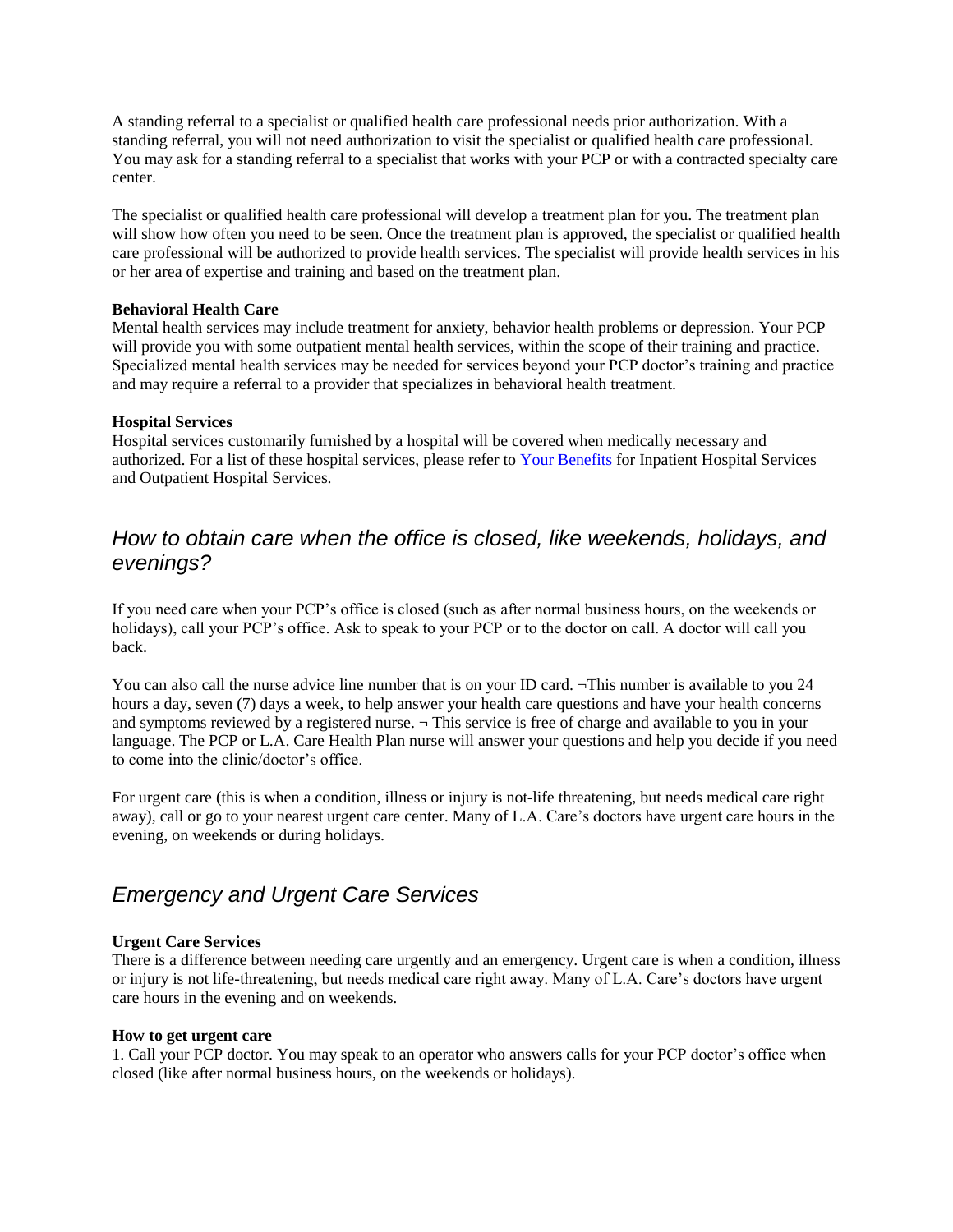2. Ask to speak to your PCP doctor or the doctor on call. A doctor will call you back. If your PCP doctor is not available, another doctor may answer your call. A doctor is available by phone 24 hours a day, seven days a week, and also on the weekends and holidays.

3. Tell them about your condition and follow their instructions.

If you are outside of Los Angeles County, you do not need to call your PCP doctor or get prior authorization before getting urgent care services. Be sure to let your PCP doctor know about this care. You may need followup care from your PCP doctor.

#### **Emergency services**

Emergency services are covered 24-hours a day, seven days a week, anywhere. Emergency care is a service that a member reasonably believes is necessary to stop or relieve:

- sudden serious illnesses or symptoms
- injury or conditions requiring immediate diagnosis and treatment

Emergency services and care include ambulance, medical screening, exam and evaluation by a doctor or appropriate personnel. Emergency services include both physical and psychiatric emergency conditions, and active labor.

Examples of emergencies include but are not limited to:

- Having trouble breathing
- Seizures (convulsions)
- Lots of bleeding
- Unconsciousness/blackouts (will not wake up)
- $\bullet$  In a lot of pain (including chest pain)
- Swallowing of poison or medicine overdose
- $\bullet$ Broken bones
- Head injury
- Eye injury
- Thoughts or actions about hurting yourself or someone else

#### **If you think you have a health emergency, call 911. You are not required to call your doctor before you go to the emergency room. Do not use the emergency room for routine health care.**

#### **What to do in an emergency:**

Call 911 or go to the nearest emergency room if you have an emergency. Emergency care is covered at all times and in all places.

#### **What to do if you are not sure if you have an emergency**:

If you are not sure whether you have an emergency or require urgent care, please contact L.A. Care Health Plan Nurse Advice Line at 1-800-249-3619 to access triage or screening services, 24 hours per day, 7 days per week.

#### **Post Stabilization and Follow-up Care After an Emergency**

Once your emergency medical condition has been treated at a hospital and an emergency no longer exists because your condition is stabilized, the doctor who is treating you may want you to stay in the hospital for a while longer before you can safely leave the hospital. The services you receive after an emergency condition is stabilized are called "post-stabilization services."